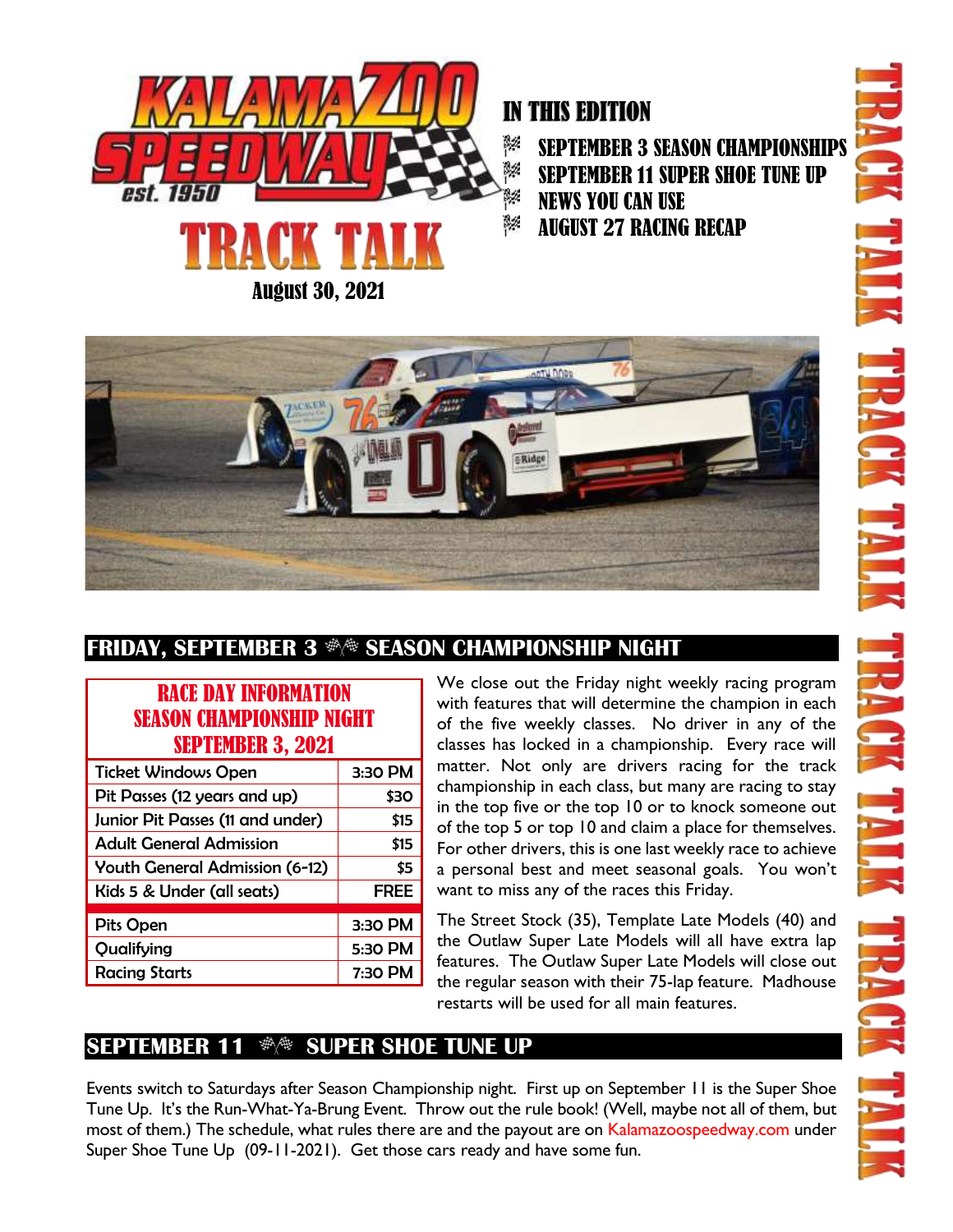### **NEWS YOU CAN USE**

Early ticket sales for the Night of Destruction are being sold **by phone only.** Tickets are not available at the ticket windows or at Howe Patio. We're starting ticket sales early so the phone lines aren't swamped! Purchasing by phone is not an automated process; a person will assist you in purchasing your tickets. The Speedway is offering standard general admission grandstand tickets as well as reserved seats on the large party deck. Tickets will be available at the ticket windows on September 18.

All Super Shoe information is posted on the website. Information, entry forms, schedules? It's all there.

Even though it's the end of the year, please get those chains, straps or hooks on the front and rear of your FWD cars so the safety crew has a place to hook up to your vehicle in case it's wounded and needs assistance. Thank you.

Says Gary Howe, Track Promoter, thank you to all the fans and drivers for your generosity in helping long-time flagman, Rick Beebe, in fighting his battle against cancer. Over \$3,000 was raised. We wish the best for Rick and his family.

#### **AUTO VALUE SPRINTS & WEEKLY RACING AUGUST 27, 2021**

The Auto Value Non-Wing Super Sprints headlined the August 27, 2021 event. Not only do they sponsor the Sprint series, but they also generously sponsored the August 27<sup>th</sup> race event. Matt McKenzie did an admirable job taking over for Jason Seltzer who had the night off. Courtney Dauber sung the National Anthem. Roger Zimmerman was our guest pace car driver in his sporty VW.



The Spartan Insulation Zoo Stock boasted the most drivers of the hot and humid night with 37. Matthew Elsey, Jr. took fast time (16.814) for the third time this season, while Keegan Letts, Tom Smith, Aaron Anderson and Cody Day took the heat races. Smith and Anderson had seen Victory Lane before. Keegan Letts (top left) won a second trip to Victory Lane with the 15-lap 'B' feature win; these were his first trips. The 20-lap feature was a competitive battle won by Aaron Anderson, his third of the season. The Zoo Stock suffered from multiple back-to-back cautions. Notable exits included defending champion Rielly Meade and Tyler McGhan; their nights were done before the race really got started. Zach Slaton took the early lead while Bryson Hosner and Aaron Anderson dueled behind him; Anderson prevailing. Matthew Elsey Jr. also joined the hunt but it was Anderson at the line with a second to spare. (pictured at left with his fellow Zoo Stock driver and dad, Charles Anderson.) Zach Slaton finished second followed by Matthew Elsey Jr., Logan Meade, Bryson Hosner, Ryan Osborne, Jason Harrington, Mark Gunthorpe, Ross Bergman and Ira Hosner. With Tyler McGhan's misfortune, Matthew Elsey Jr., has

moved into the point lead with McGhan down by 28 for the winner take all race on Season Championship Night.